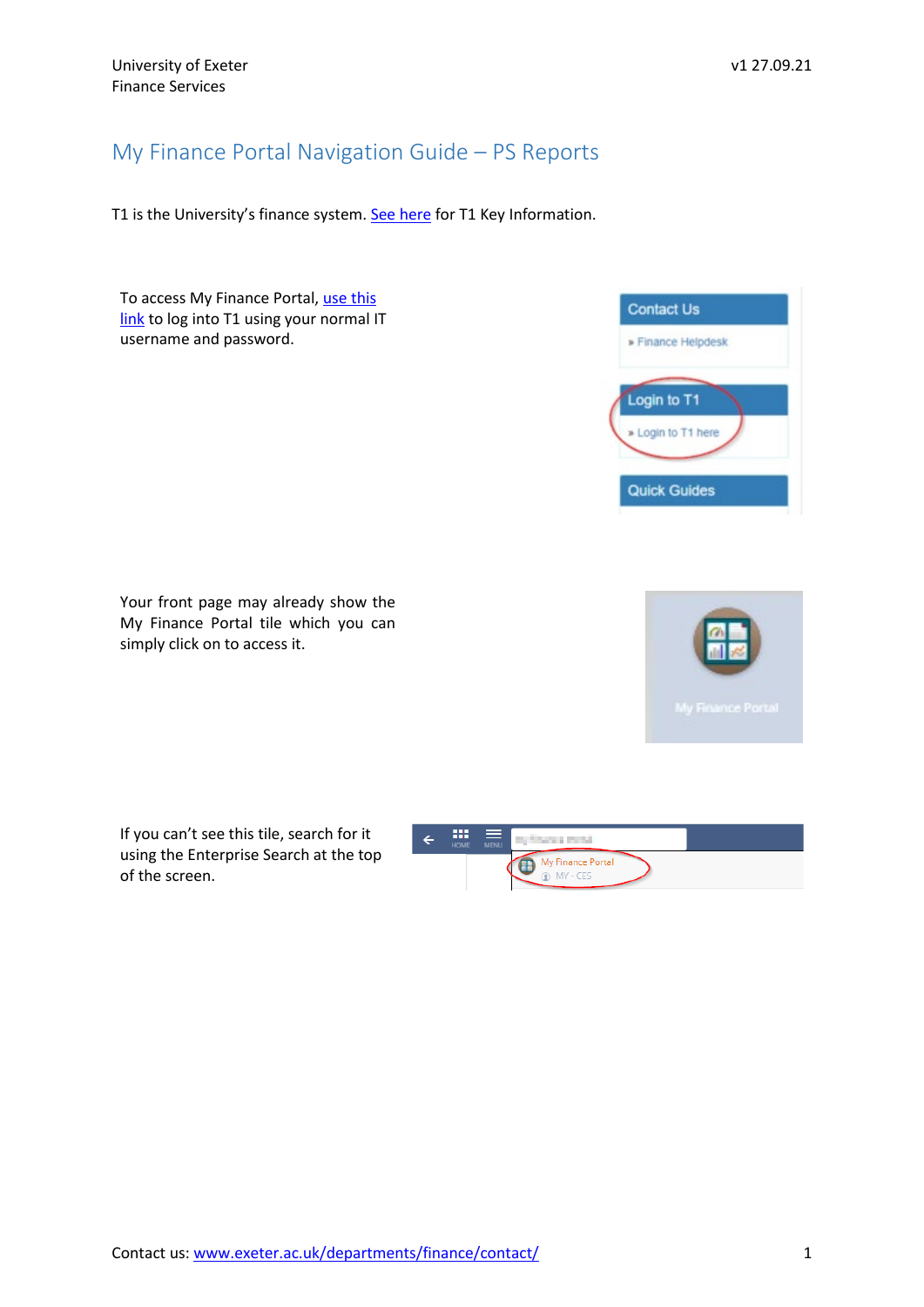University of Exeter v1 27.09.21 Finance Services

Once you've selected the Portal it will take you to this first screen.

| <b>UNIVERSITY OF</b><br>ETER<br>Е.                                                                                    |                                                                                                                                                    |                                                                                  |  |  |  |
|-----------------------------------------------------------------------------------------------------------------------|----------------------------------------------------------------------------------------------------------------------------------------------------|----------------------------------------------------------------------------------|--|--|--|
| <b>Admin Reports</b>                                                                                                  | 'My' Useful Functions                                                                                                                              | <b>MENU</b>                                                                      |  |  |  |
| My Budgets & Projects<br>Find Project code string<br>Find Budget Centre code string<br><b>Budget Centre Hierarchy</b> | <b>Tasks</b><br><b>Supplier Dashboard</b><br><b>Travel &amp; Expenses</b><br><b>Requisitions</b><br><b>Purchase Orders</b><br><b>Good Receipts</b> | <b>Financial Reporting</b><br>College<br><b>Professional Services</b>            |  |  |  |
| View Approval & Reporting Pools                                                                                       | <b>HELPDESK TELEPHONE</b>                                                                                                                          | <b>EMAIL</b><br>FinanceHelpdesk@exeter.ac.uk                                     |  |  |  |
| <b>Budget Centre</b><br>Project                                                                                       | 01392 726981<br>Monday - Friday (not Bank Holidays)<br>Monday<br>$09:00 - 17:00$<br>$09:00 - 17:00$<br>Tuesday                                     | <b>ONLINE</b><br>http://www.exeter.ac.uk/finance/financehelpdesk/                |  |  |  |
|                                                                                                                       | Wednesday<br>$10:00 - 17:00$<br>Thursday<br>$09:00 - 17:00$<br>Friday<br>$09:00 - 16:00$                                                           | <b>IN PERSON</b><br>Northcote House, Room 253<br>The Queen's Dr. Exeter, EX4 4QJ |  |  |  |

Select Professional Services on the right of your screen.